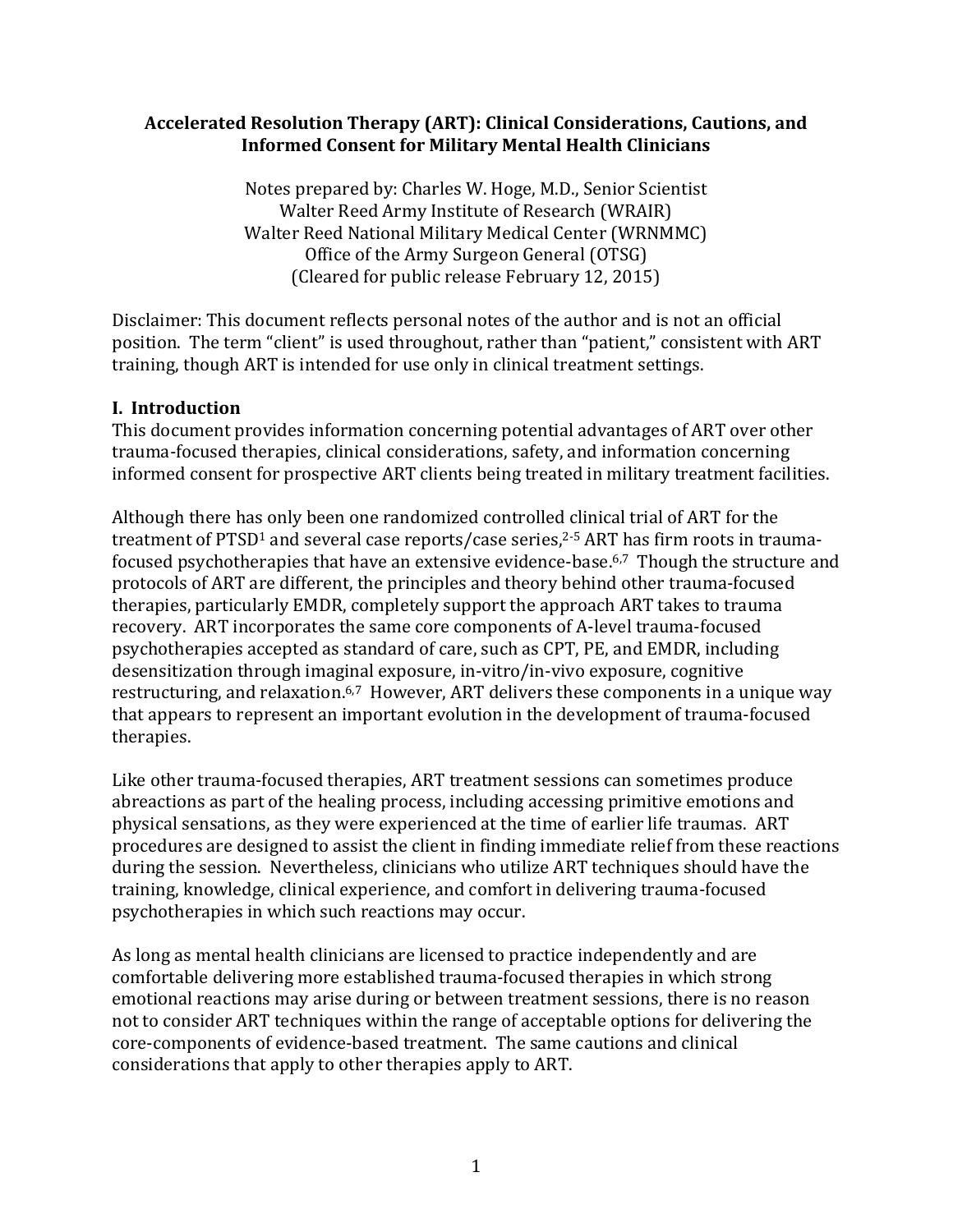### **II. Why Choose ART?**

ART, developed by founder Laney Rosenzweig, represents an important evolution in the delivery of the core-components of trauma-focused therapies that offers the potential for rapid and permanent resolution of trauma-related distress in a safe and effective manner. ART appears to represent the discovery of a highly efficient clinical application of laboratory evidence that suggests that conditioned responses to traumatic memories can be permanently modified during the brief period shortly after traumatic memories are reactivated, known as the reconsolidation window.<sup>8,9</sup> This offers potential advantages over classical exposure techniques in which desensitization/extinction effects can degrade over time or be rekindled by exposure to a novel stimulus or novel context. If initial research is confirmed, ART may offer significant resolution of PTSD symptoms in less than five treatment sessions (mean 3.7 in the clinical trial<sup>1</sup>), which could significantly reduce the time needed to treat PTSD and improve clinic workflow. Furthermore, the structure of the ART protocol results in clients being in control of their own process of recovery through all phases of the protocol, and they almost always leave each treatment session feeling measurably better than when they started the session. Clinicians also experience satisfaction of seeing immediate relief and measurable benefits in mood, functioning, and health, which in turn could lead to less clinician burn out.

## **III. Key Differences Between ART and EMDR**

Like EMDR, ART relies on guided visualizations and eye movements to facilitate desensitization and processing of distressing memories, in-vitro exposure to future feared triggers, practicing future preferred behavior through visualizations, and eliciting improvements in physiological arousal, emotional reactivity, and beliefs. Both EMDR and ART may be used for a variety of mental health problems, not just PTSD, based on the fact that a great many problems can be traced to events that were encoded as traumatic, often in childhood, even if they did not meet the formal Diagnostic and Statistical Manual (DSM) A-criterion definition. Both EMDR and ART have been reported to be capable of producing rapid resolution of long-term distress stemming from trauma or other adverse life events, sometimes within just a few, or even at times a single treatment session.1-5,10

However, there are a number of key differences that distinguish ART from EMDR that offer the potential to improve processing of traumatic memories, achieve rapid results more reliably, and lower the risk of experiencing heightened trauma-related distress shortly after beginning treatment (well-known to occur with EMDR and other trauma therapies).1- 6,10 While both ART and EMDR techniques facilitate clients coming to their own solutions/resolutions, ART has a simpler more experiential approach to desensitization and reframing (what EMDR calls "installation"), including ensuring that clients conclude each treatment session with positive imagery to take the place of intrusive distressing images.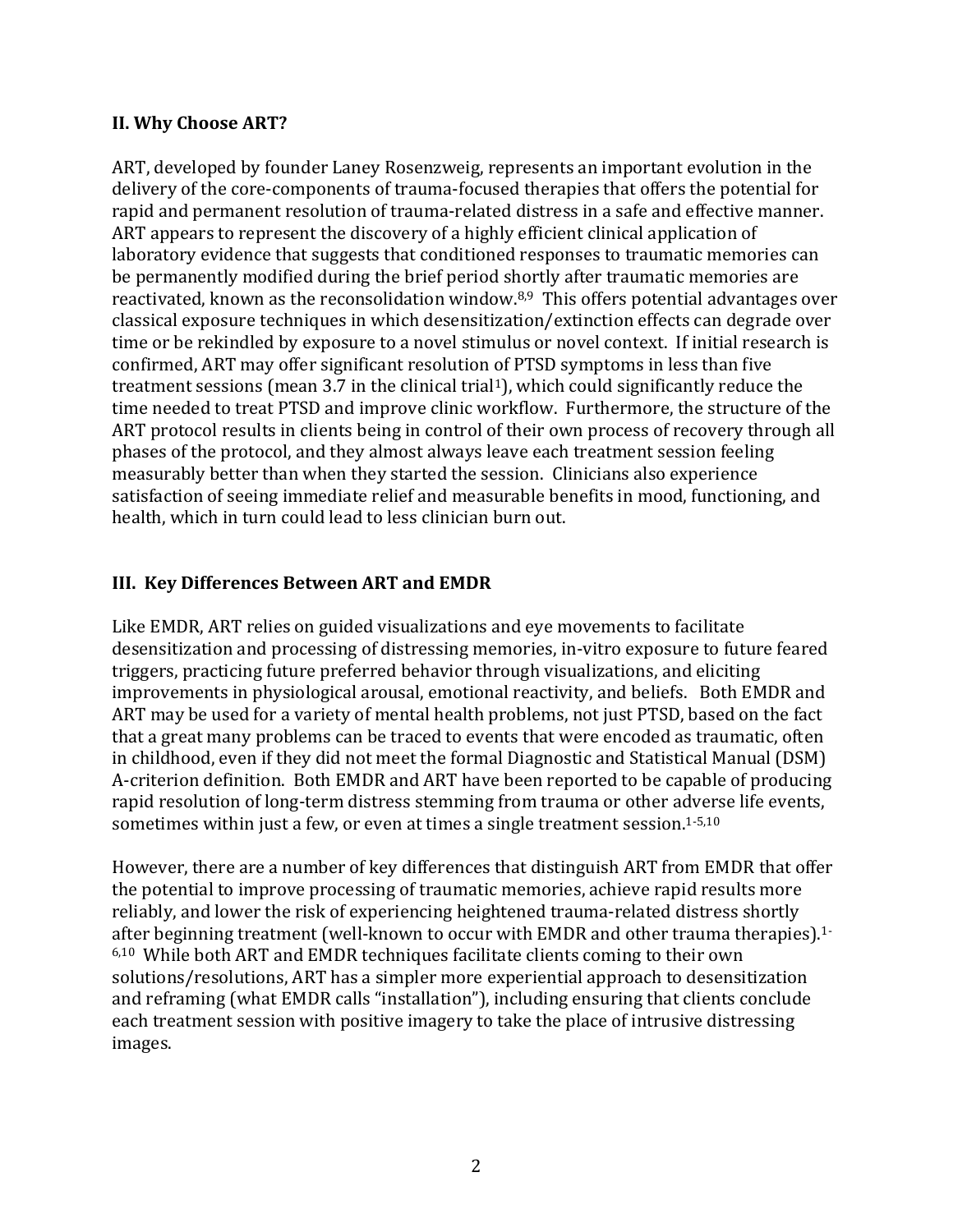Key differences between EMDR and ART are as follows:

1. During the desensitization phase in EMDR, the target traumatic material is represented by what Dr. Shapiro refers to as three narrowly focused "laser beams," the single image that best represents the trauma (e.g. worst part of the event), the negative cognition about oneself associated with the event, and the emotion. (One exception to this in EMDR is if traumas are very recent, within the past 3 months, in which clients may be asked to visualize the entire event.) In ART, the client is asked to visualize the entire traumatic event from beginning to end (as defined by the client) whenever it occurred without such representations. Immediate attention is directed to resolving any strong emotions or physical sensations that arise when the memory is activated. When there are gaps in memory, which is common, the client visualizes everything they can remember, even if only a single image. Eye movements are used to facilitate both the visualization of the traumatic event as well as finding relief from the immediate emotions and physical sensations that occur as a result of the visualization.

2. EMDR relies to a large degree on a free associative desensitization process prompted by attending to the three target representations (traumatic image, negative cognition, and emotion), and clinicians are even discouraged from repeating the client's words (so as to avoid intonations that may subtly change the meaning) or exploring the meaning of what comes up during the free-associative process. EMDR uses repeating sequences such as, "I'd like you to bring up that picture and those negative words (\_\_\_\_\_\_\_\_\_negative cognition) and follow my fingers…. Take a breath and let it go/blank it out. What comes up? (or What do you notice?, What do you get now?) Think of that/notice that and follow my fingers… Blank it out and take a deep breath. What do you get now?", etc. If changes remain neutral or positive after two sets of eye movements, the client is then asked to go back to the original image/cognition, again with a free-associative approach, "when you go back to the original experience, what do you get now?" In contrast, in ART, desensitization is facilitated and reinforced through sequences that bring immediate awareness (and relief) to the physical sensations and emotions directly connected with the traumatic material. The ART desensitization procedure is much less open ended and more body-centric. A typical ART sequence would be, "Start seeing your scene (from beginning to end) and follow my hand… Take a deep breath. Forget the scene. Check your body from head to toe. What sensations do you have right now? Notice those sensations and follow my hand." Only after the client has found sufficient relief from the distressing emotions/sensations will they be asked if they are comfortable picking up where they left off and continuing to visualize their scene. Two times through the entire scene, combined with processing out all physical/emotional sensations, is usually sufficient to achieve desensitization. The ART approach has a natural flow. Within the structure of the basic protocol, conversation and exploration of insights between eye movements often occurs spontaneously and facilitates the process.

3. The more free-associative approach used in EMDR, compared with ART, typically requires a high level of clinician training and experience, 90 minute sessions, and often results in clients getting stuck in distressing memories or emotions during sessions, requiring more advanced procedures to facilitate progression and avoid iatrogenic harmful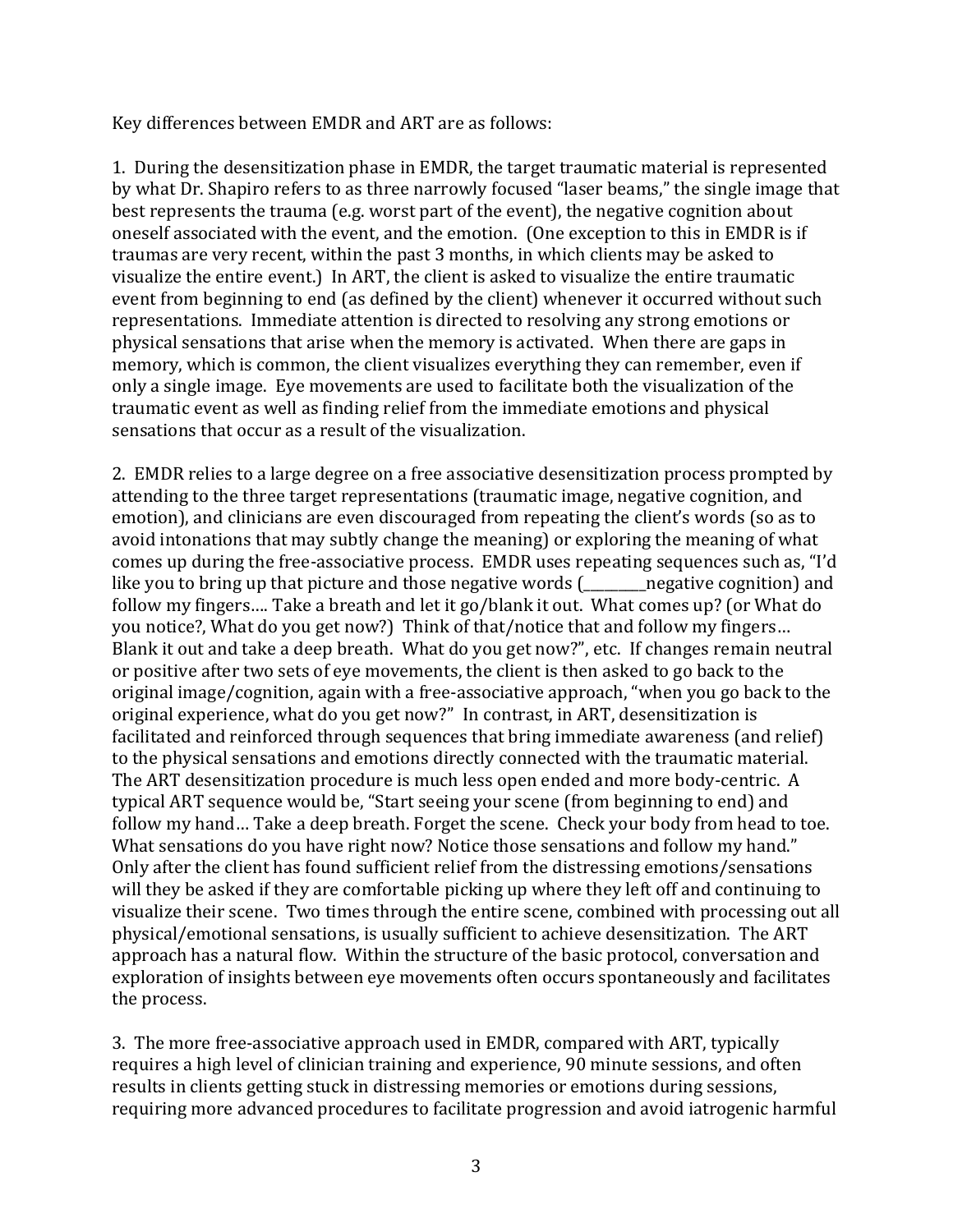effects of the intervention. This approach can also leave original traumatic experiences half-processed at the end of a session resulting in the emergence of distressing memories, images, or emotions during the intervals between treatment sessions, especially in clients who have suffered significant childhood traumas or have an underlying dissociative disorder. This can lead to clinical instability between treatment sessions. In contrast, the ART procedure is simpler to learn and master, more procedural in its approach to targeting traumatic memories (though clinician skill and experience are still very important), and can usually be safely and effectively delivered within 60 minutes. The target memory is sufficiently processed during each session, and thus clinical distress from continued processing of traumatic material between sessions is less likely to be a concern with ART (though the client still needs monitoring). ART appears to result in more rapid desensitization for each traumatic event.

4. EMDR has a very strong cognitive focus, whereas the primary focus in ART alternates between the visual imagery and the somatic/emotional sensations that are closely paired with the traumatic material. In EMDR clients are asked to identify a negative and positive cognition for each target event, with the specific goal to install the positive cognition at a high level of validity (7 on scale of 0-7). More advanced EMDR techniques, to address blocks, stuck points, or "looping" distress, which occur commonly, utilize a "cognitive interweave" technique, which includes directing clients to identify the source of responsibility or "fault" for maladaptive beliefs. Although clients are often asked in EMDR to notice where in their body they feel negative emotions/cognitions, a full body scan is not routinely done until the end of each session, after the positive cognition has been installed. In contrast, ART sessions always begin with the equivalent of a body scan, and continue body scanning throughout the session, without asking clients to focus on specific cognitions. Attending to and eliminating uncomfortable body sensations is first and foremost throughout the entire ART session. Changes in cognitions also routinely occur in ART, but are not the primary focus, and are allowed to evolve more naturally in the context of continually attending to processing of the physical sensations and emotions linked to the traumatic imagery. Clients, for instance, would never be directly asked to assign responsibility or "fault," though this topic frequently emerges during ART sessions, and clients routinely experience insights and shifts in their perspective, including letting go of self-blame and guilt, as soon as the desensitization process is complete and they come to a suitable resolution using the re-scripting paradigm. Significant reductions in traumarelated guilt was documented objectively in one study.<sup>1</sup>

5. Reaching a state of resolution for a specific traumatic memory, including "installation" of a positive cognition with a high degree of certainty, is expected to emerge spontaneously in EMDR through the free-associative process over the course of sequences of eye movements or other forms of bilateral stimulation. However, Shapiro reports that this occurs only approximately 40% of the time using the basic EMDR protocol, and more advanced protocols (e.g., the cognitive interweave) and clinician skill levels are often required to achieve lasting positive changes. In ART, after the initial desensitization process (which usually occurs very rapidly), the client is asked to actively re-script the targeted traumatic event in whatever way they find most suitable, using a procedure similar to Imagery Rehearsal Therapy<sup>11</sup> in CBT treatments for insomnia and nightmares (but facilitated with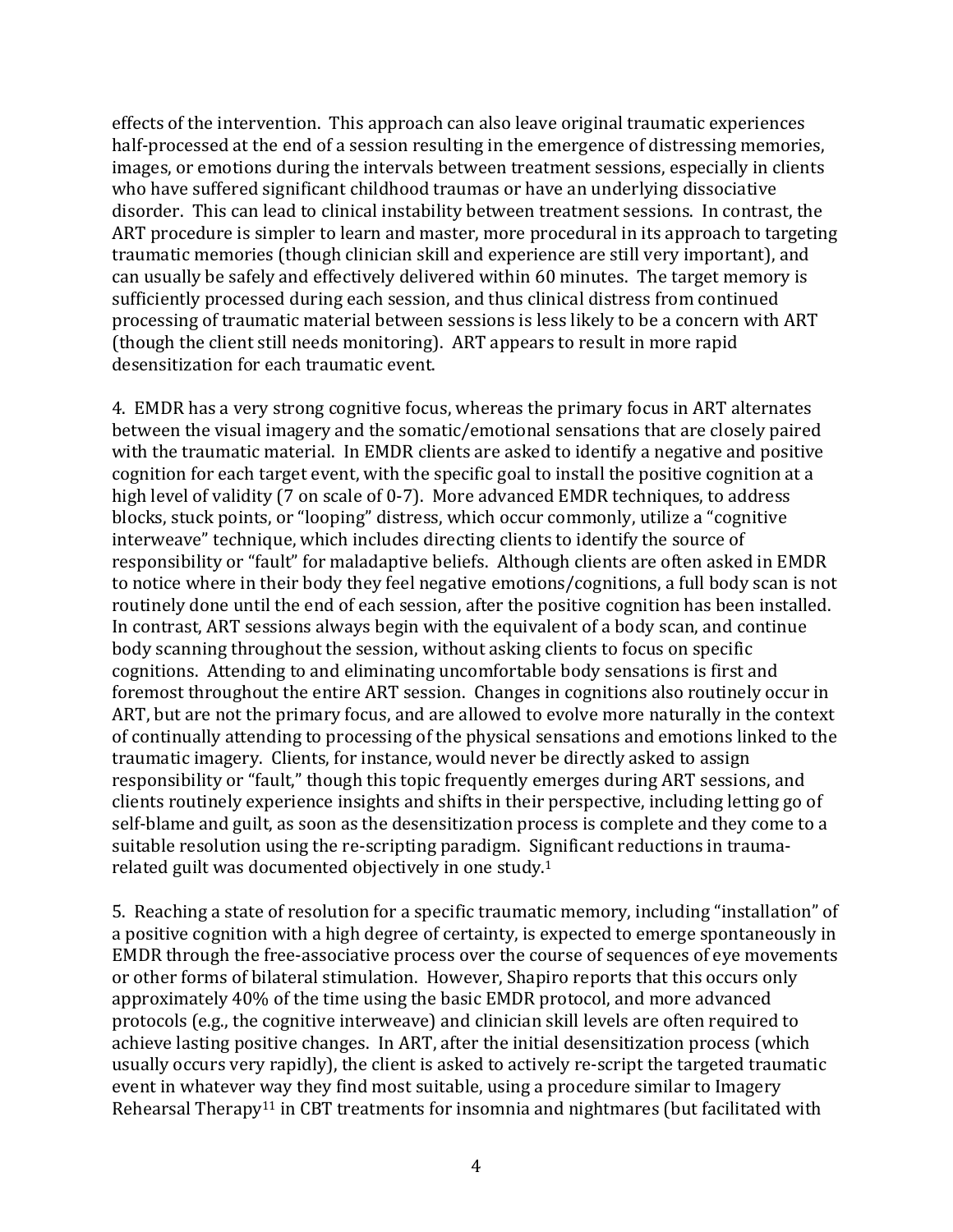eye movements). This process (which the ART founder refers to as "Voluntary Image Replacement") encourages clients to develop their own solution(s) for whatever images and emotions are being processed during each session, based on the theory that traumatic memory reconsolidation can be modified using techniques similar to those used in modifying the content of repetitive nightmares. The active re-scripting is a creative visualization process, facilitated by the therapist, that can incorporate grief resolution, Gestalt, metaphorical interventions, and other techniques that empower the client to find their own solutions. This rapidly produces positive emotions/sensations, with automatic reframing of negative cognitions and additional insights. This is one of the key distinguishing interventions of ART that facilitates clients experiencing a sense of mastery at the end of each session. By the end, clients frequently report feeling calm and relaxed. They are easily able to recount the details of their trauma but no longer "see" or experience it in the visceral way they experienced it previously.

6. EMDR and ART differ in their approaches to determining which events to prioritize for treatment. While both require a comprehensive clinical evaluation before proceeding, including consideration of the number and severity of prior traumas, they differ in their approach to working through them. When there is a history of multiple traumas, an EMDR treatment plan is developed (over many sessions) involving stages beginning with carefully compiling and prioritizing a list of the 10 most significant past traumatic experiences, and gradually working through all of these (and associated events that emerge) before concentrating on strategies to address present triggers or future preferred ways of responding differently. In contrast, ART starts with where the client is now and what symptoms/problem the client wants to work on currently. If a specific traumatic event is clearly linked to the current level of distress (e.g. PTSD symptoms causing impairment), this event is targeted for processing. If the origin of current distressing symptoms is less clear, and the core ART relaxation techniques do not rapidly attenuate the level of symptoms, a technique called "scene match" is used to identify the salient early traumatic event(s) most strongly connected with the current problem for immediate processing. This often results in rapid insight and resolution of the client's current symptoms or problem.

7. EMDR involves a relatively detailed discussion of the traumatic event to ensure that the optimal image, cognition, and emotion are targeted for processing, with frequent return to the image and ongoing assessment of what changes are occurring throughout the session, however subtle. In contrast, ART does not require clients to narrate in any way their traumatic experiences to the therapist, which some clients find very helpful, for example military personnel who experienced traumas as part of top-secret missions, or rape victims who do not want to verbalize horrifying details with the therapist. The desensitization phase can be accomplished without any verbalization of the specific content of what the client is visualizing, other than to report where they are in their scene (e.g., beginning, middle, or end) and the physical sensations or emotions they are experiencing in the moment. Paradoxically, once the initial desensitization has removed the affect-laden charge linked to the traumatic images (and the client finds relief from the corresponding physical sensations and emotions), there is often a greater willingness to talk about the event in a linear manner.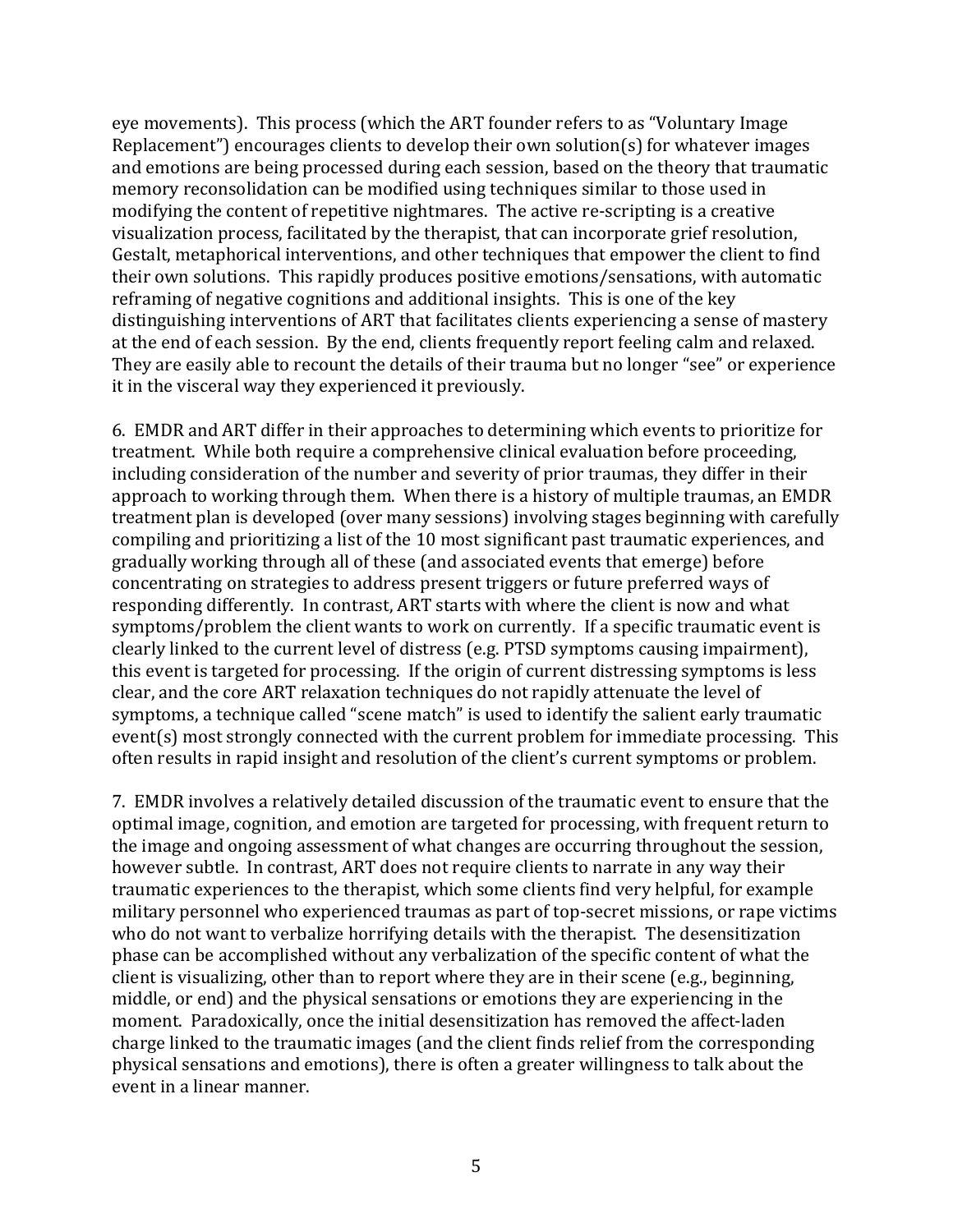8. In EMDR, clinicians are expected to vary the direction and number of eye movements or other forms of bilateral stimulation according to client responses and their clinical judgment, whereas in ART eye movement sets are fixed both in direction and number, with minor adjustments for comfort (height, closeness to client, speed of eye movements). This also contributes to ART being simpler to learn and apply more consistently. The vast majority of clients do very well with the fixed format of ART eye movements.

9. There are no homework requirements in ART, and the in-vitro visualization approaches to feared triggers or phobias are generally so effective that in-vivo exposure assignments between treatment sessions are not necessary.

10. Lastly, for most PTSD cases in combat veterans, the research suggests that ART can be delivered in  $\leq$ 5 60 minute treatment sessions (mean 3.7 sessions in the clinical trial<sup>1</sup>) compared with 10-12 90 minute sessions for EMDR and other trauma-focused therapy packages.

# **IV. Important Clinical Considerations and Elements of Informed Consent**

# **1. Understanding the evidence basis for ART.**

Experts will certainly disagree as to whether the current level of evidence for ART is sufficient to warrant considering this modality on par with other better-established trauma-focused approaches like PE, CPT, NET, and EMDR. To date, there have been only a few case reports / case series<sup>2-5</sup> and one randomized controlled clinical trial of ART versus an attention control condition (similar to wait-list) (DoD funded, conducted by University of South Florida) in approximately 60 combat veterans with PTSD, including many with refractory symptoms. <sup>1</sup> The study was of moderate quality (e.g., relied on PTSD checklists rather than CAPS, 3 month follow-up with cross-over design) but showed 94% treatment completion and striking reductions in PTSD checklist scores after only 3-4 sessions that persisted for 3 months (17-20 point PCL average reductions), as well as significant improvements in numerous other outcomes (depression, anxiety, anger/aggression, trauma-related guilt). Although this was a promising initial trial, further research is needed, particularly head-to-head trials with more established treatments to confirm the rapid and durable clinical benefits suggested by the studies to date. Nevertheless, ART involves the same core components as other trauma-focused therapies, and clinicians who have experience with other trauma-focused therapies will be able to easily apply ART techniques once trained in the ART protocol. Consequently, it is reasonable for clinicians to offer ART as one trauma-focused therapy option, provided that they ensure their clients are properly informed as to the range of available options, and understand that ART is a newer form of therapy with less robust evidence than other treatments.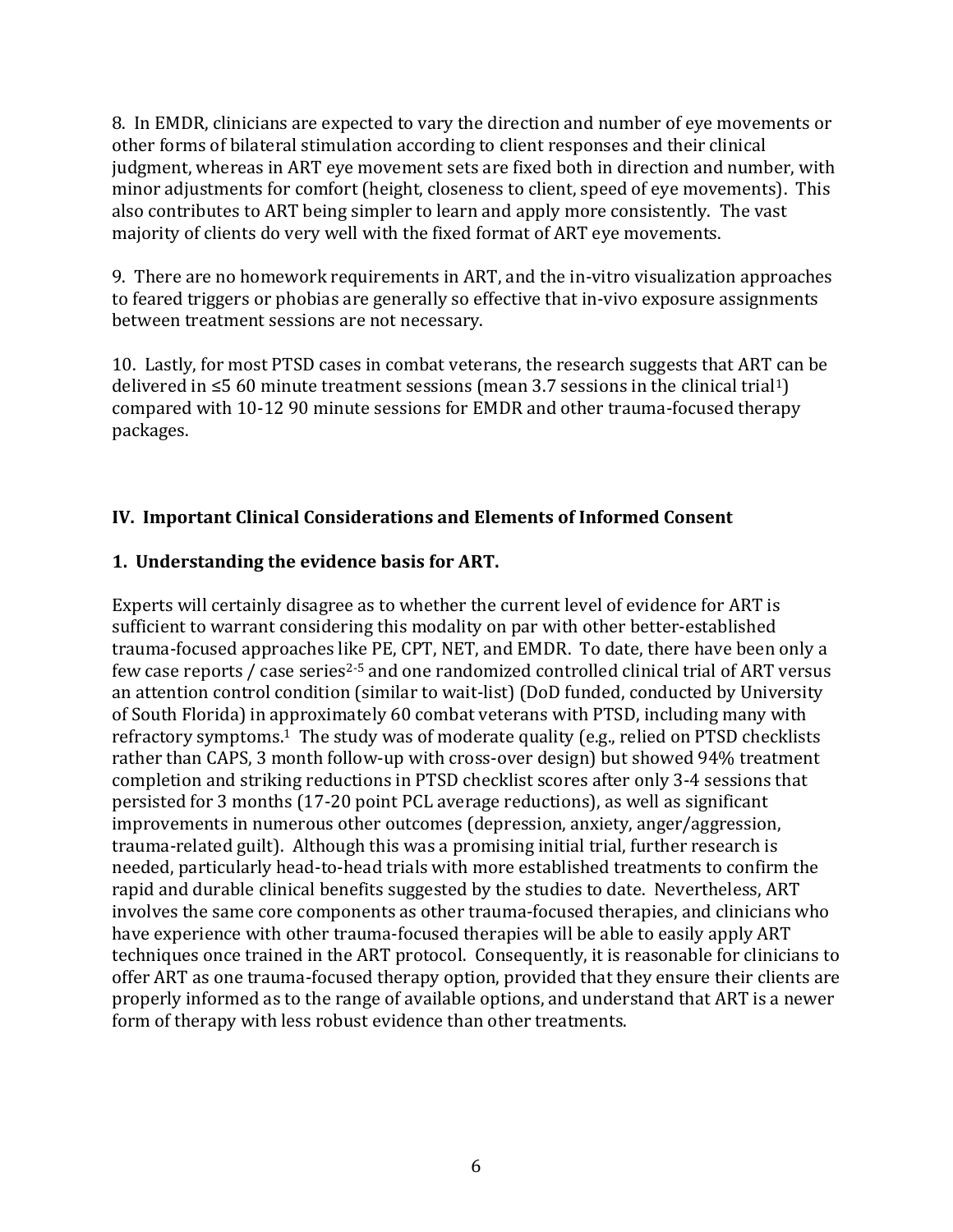### **2. Important Clinical Considerations.**

ART is not suitable for all clients, and carries the same clinical concerns as other traumafocused therapies. It is important for clinicians to conduct a comprehensive clinical intake interview, establish rapport, and gain a clear understanding of the key concerns and goals of treatment, life traumas/stressors, diagnoses, co-morbidities (physical, mental, substance use), and bio-psychosocial dynamics before proceeding with ART. Although there are no absolute contraindications for initiating ART, particular attention should be given to:

a. Early childhood neglect or abuse, history of significant dissociation or presence of a dissociative disorder, poor ego strength or affect tolerance, h/o complex trauma, and/or current or past suicidality/homicidality. These are especially important to consider in creating a safe and effective treatment plan that might incorporate ART techniques. Clinicians should ensure appropriate clinical management and levels of safety, and should not initiate ART if they are not comfortable working with these types of concerns.

b. Mental health diagnoses, substance use disorders, physical health comorbidities, medications, past hospitalizations, and past mental health treatment are all relevant to the decision to utilize ART, and which problem(s) to focus on first. An active substance use disorder, for example, especially with signs of physical dependence (tolerance, withdrawal), will likely impede the effectiveness of ART, as with other traumafocused therapies. However, more advanced ART protocols offer potential strategies for addressing co-morbid conditions, including substance use disorders, and may be incorporated into treatment plans for co-existing conditions, depending on the clinical judgment of treating providers.

c. Any pertinent medical conditions that may increase risk during high emotional/abreaction states, such as a history of cardiac or respiratory disease, cerebrovascular disease, seizure disorder, or possibly pregnancy. None of these are absolute contraindications, but caution and consultation with appropriate medical professionals is advised. For example, with pregnancy, the clinician and client may elect to delay trauma-focused therapy, such as ART, until after delivery, or may determine that the potential benefits of immediate treatment outweigh risks due to the severity of current symptoms and potential risks of alternatives (e.g. medications).

d. Ocular disorder that may impair eye movements, or be exacerbated through use of eye movements, or eye pain during eye movements. For example, certain types of laser eye surgery may result in inability to track lateral movements of the hand, thus requiring a different approach (ie, using "goal posts" to anchor the movements). Eye movements should not be continued if eye pain occurs as a result of the movements. There is at least one case report from many years ago of ocular injury and blindness apparently resulting from an EMDR-related eye movement treatment that was continued even after consistent pain was reported. 9

e. Level of social support, current stability of environment, and available resources and strengths.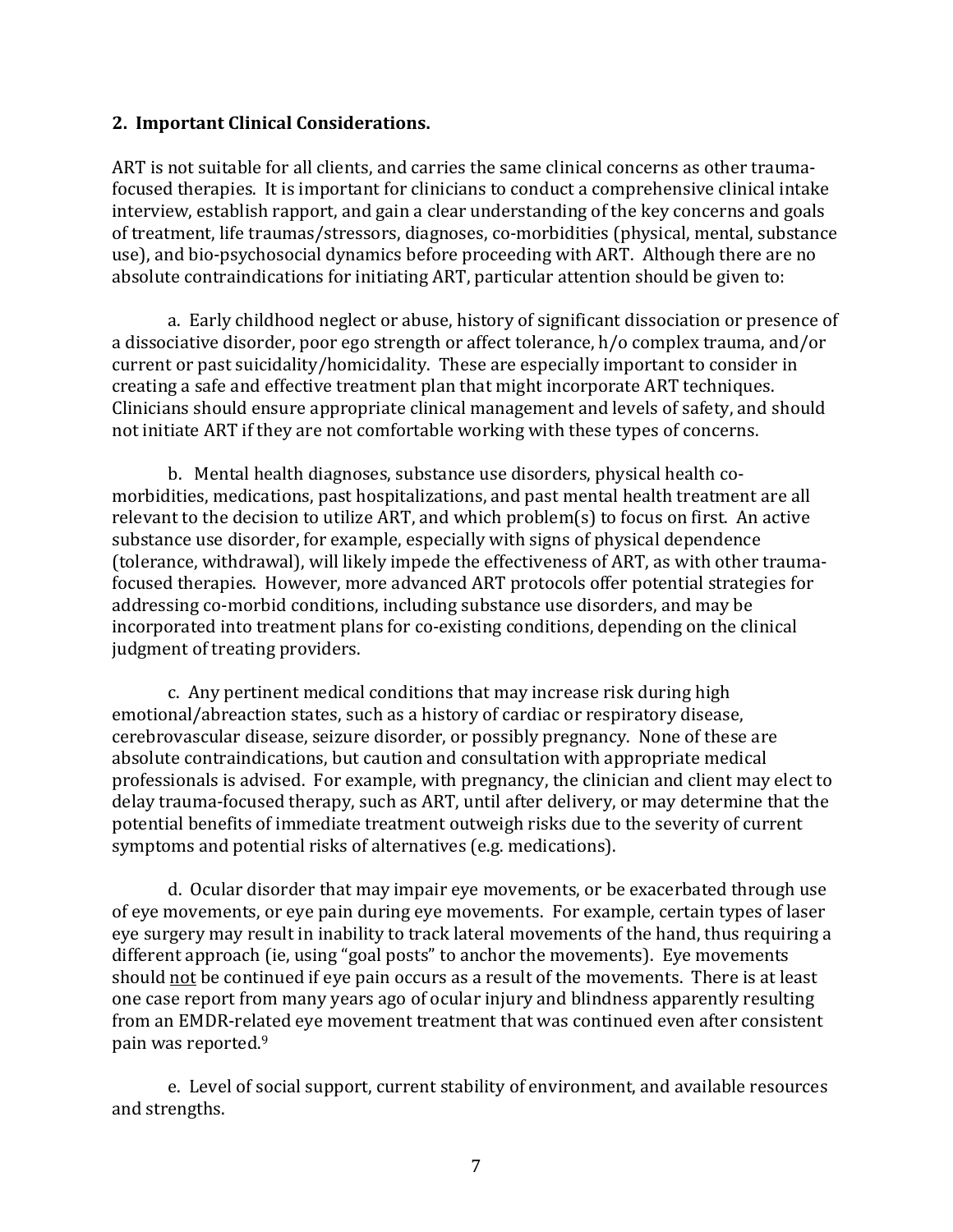f. Level of motivation for treatment, and any secondary gain issues that might interfere with treatment success.

g. Pending or potential legal processes related to the trauma or condition being processed. For example, when ART treatment eliminates strong emotions that occurred when narrating the details of a rape, this might have various effects on the outcome of a trial involving testimony of a victim against a perpetrator. The lower level of distress could unintentionally lead to a perception that the trauma was not as severe as it was, thus diminishing the victim's testimony. Alternatively, the lower level of distress could lead to the victim being able to more accurately present a detailed account of what happened, which might enhance the victim's testimony. In addition, while there is legal precedent for use of EMDR in court proceedings, there is none for ART, and testimony that occurred after treatment with ART could be excluded if it is perceived by the court that ART has any similarity to hypnosis. Consequently, clinicians should carefully discuss these concerns with the client (who in turn may need to consult their legal representative) before proceeding with ART.

h. Safety considerations (suicidality/homicidality). As with all other traumafocused therapies, clinicians should ensure that safety is assessed before proceeding with ART, as well as at end of sessions that involved strong emotions, and that appropriate clinical steps are taken, as indicated, according to existing guidelines.

i. Integration of ART with other treatment modalities. While an individual session that involves ART techniques should adhere to the ART protocol and not mix techniques from other approaches, ART can be easily incorporated into ongoing treatment strategies. For example, ART sessions may be utilized to target specific traumas or current problems interspersed with other CBT, present-centered, supportive, or psychodynamic interventions in other sessions, depending on the needs of the client and clinical judgment of the clinician. Additionally, clients undergoing ART treatment with one provider may continue receiving other forms of treatment (e.g., medication management, supportive therapy, group therapy) from other providers.

j. Psychotropic medications. As with other psychotherapies, many clients will be taking psychotropic medications at the same time that they are receiving ART treatment, and in general this will not interfere with ART. However, there is a possibility that certain anxiolytics, particularly benzodiazepines, may blunt the emotional or physiological responses during the ART desensitization procedure, or interfere in some way with the reconsolidation process, leading to lower effectiveness. In certain cases, there may be benefit in advising clients to avoid as-needed doses and/or delay taking a scheduled dose close to the time of an ART appointment. However, before doing this, mental health clinicians are advised to consult with the appropriate medical authority on the treatment team. It is also conceivable that certain biological treatments, like stellate ganglion blockade, could blunt the autonomic nervous system response to the degree that it interferes with the body-oriented desensitization process used in ART.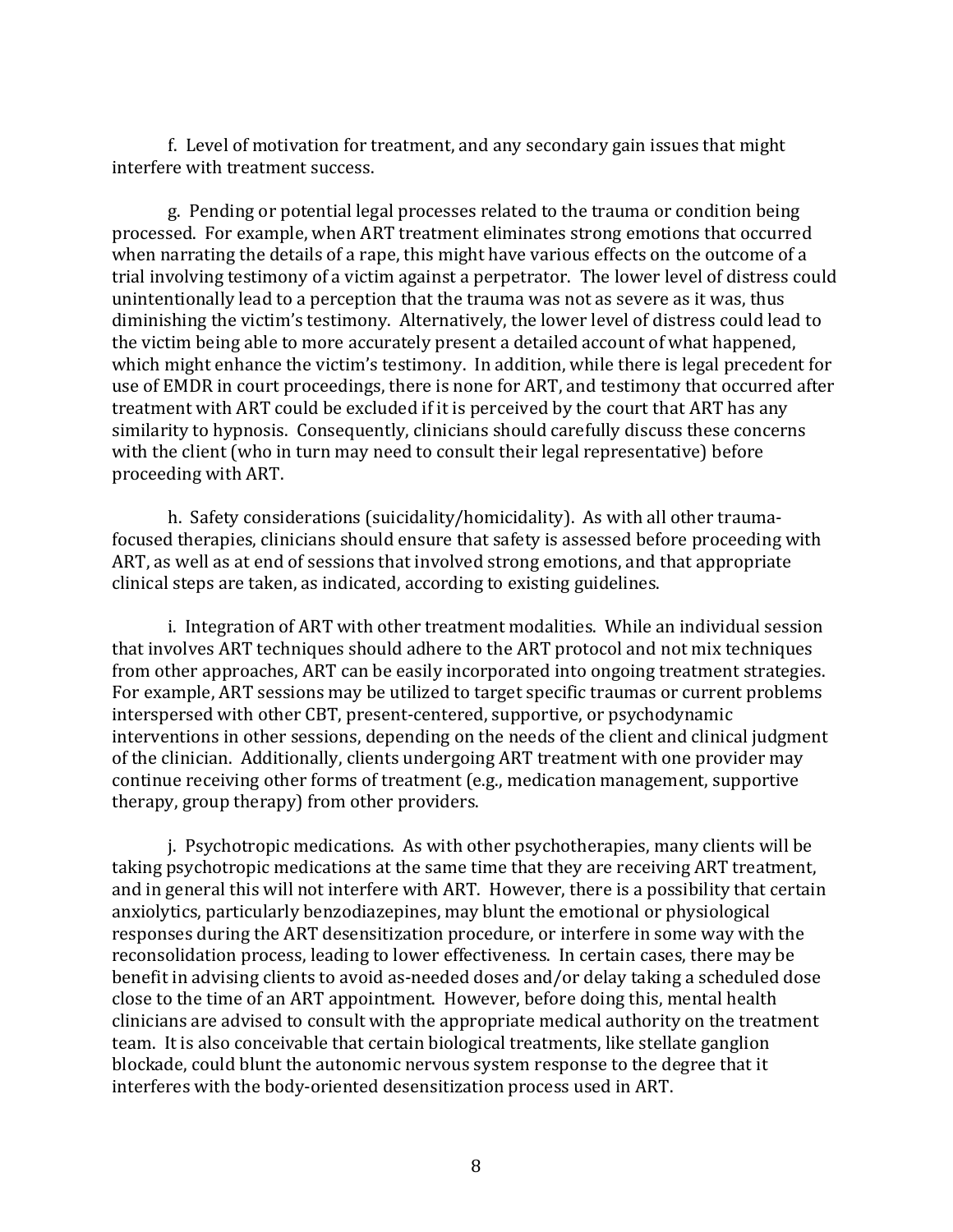## **3. Key Factors to Consider in Providing Informed Consent.**

In addition to the above clinical considerations, it is advisable to consider the following key points in providing informed consent for a prospective ART client, and refrain from using ART, as appropriate, when it appears that risks might outweigh potential benefits:

**a. Possibility of experiencing intense emotions or physical sensations during treatment sessions (or sometimes between sessions)**. It is helpful to explain that strong emotions/sensations are often part of the healing process, especially during the initial visualization of a traumatic experience, and to provide information on what the therapist will do to help facilitate guiding the client through this. It is also helpful to reiterate that clients will always be in control of their sessions (and that ART is not hypnosis), and that the therapist will not proceed until the client is comfortable moving forward. In addition, clients should be informed that mental fatigue is common after treatment sessions. In the published military trial, a rate of 2.2 adverse events potentially attributed to the provision of ART were reported per 100 treatment sessions, including heightened anxiety and nightmares<sup>1</sup>. All were reported only once and showed subsequent resolution.

**b. Importance of not leaving before the end of the treatment session.** If clients become overwhelmed by strong emotions/sensations and decide to leave before the full desensitization process is complete, it is very likely they will experience ongoing intrusive images, emotions, and sensations outside of the therapeutic environment that may be at a higher level than when they started the session. As with other trauma-focused therapies, when this occurs, this could have safety implications.

**c. Warnings / clinical cautions related to medical/mental health conditions that could be exacerbated by high intensity emotions (per section IV 2 above).** Although there are no absolute contraindications for ART, careful assessment of the risks/benefits and appropriate consultation with medical professionals is necessary when there are medical conditions, such as a history of cardiac disease, cerebrovascular disease, respiratory disease, seizures, pregnancy, or ocular problems, and when there are certain mental health conditions that might make ART visualizations more challenging (e.g. a dissociative disorder) (See above section for more details.)

# **d. Possibility of ART affecting ongoing legal processes (as noted above, IV 2 b)**.

**e. The need for follow-up evaluations.** ART is not a quick fix and it is important to ensure appropriate follow-up and re-evaluation. In addition to establishing agreement that clients will not leave during a treatment session, it is also advisable to ensure that they agree to return for follow-up re-evaluation, even if distress was substantially reduced and the client believes that follow-up is no longer necessary. It is important to assess the direct effects of the previous session(s) (preferably using objective outcome measures), as well as the indirect effects, such as the impact of resolving childhood trauma on the current stage of development or current relationships. For example, while the benefits of ART may lead to new ways of interacting, the client may be stuck in an earlier developmental stage and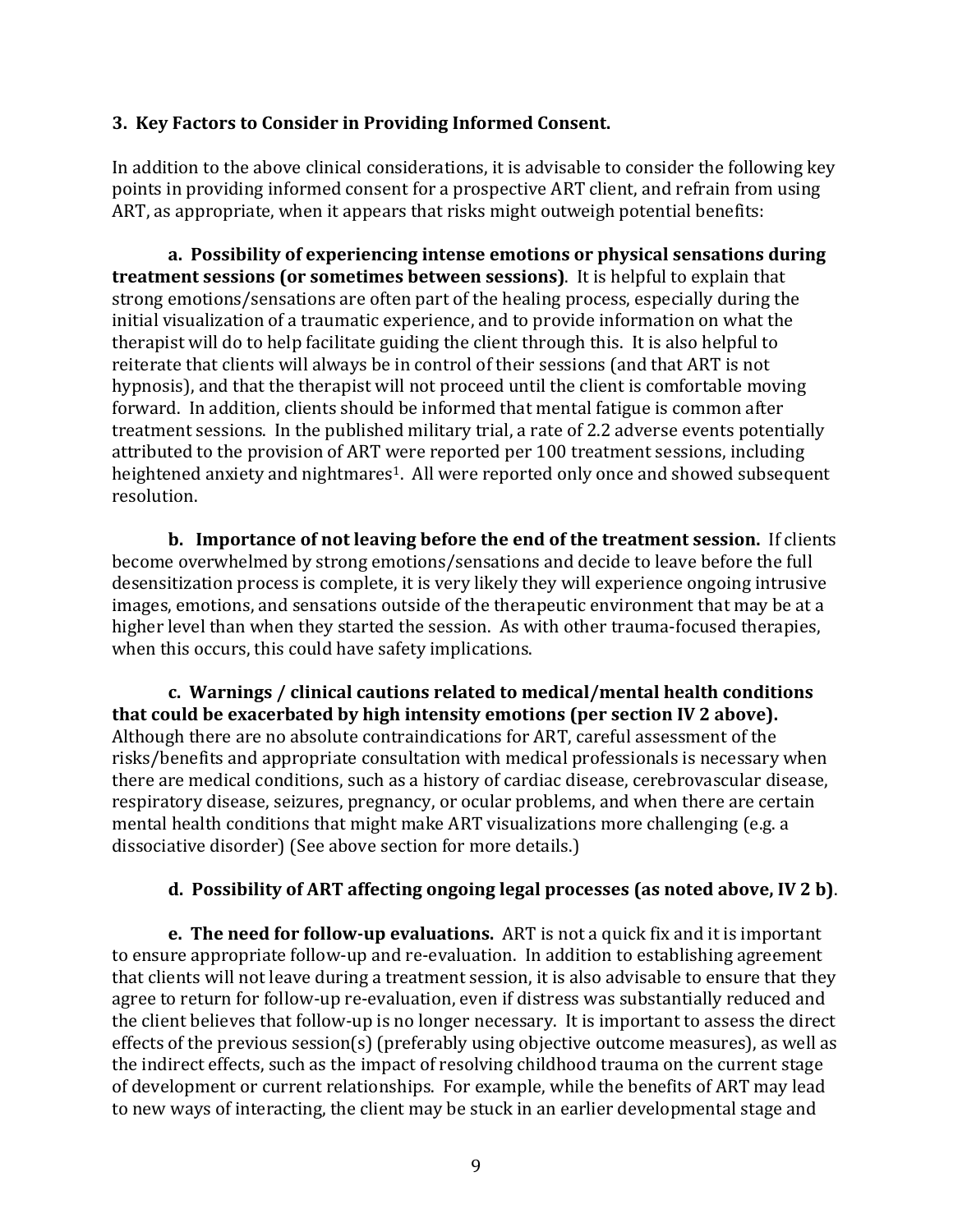not have the necessary skills to successfully navigate these changes. As another example, ART may lead to improvement in one problem (e.g. hypervigilance, anger, and nightmares), but the improvement in these symptoms may expose a deeper underlying depression that requires further therapy.

## **4. Addressing Abreaction.**

Emotional abreaction, as well as strong physical sensations, should be expected during ART treatment sessions, as in other forms of trauma therapy, and are an important part of the healing process. When the emotions/sensations become visible and palpable, that opens the door for being able to immediately attend to them and find the path to relief. Furthermore, they signal full activation of the original traumatic memory, opening the window of opportunity for these memories to be permanently reconsolidated in a healthier manner.7,8 (More traditional narrative exposure approaches may not yield as full reactivation of the memory and thus blunt the opportunity that the reconsolidation window may offer.) When strong emotions and physical sensations occur, clinicians should remain calm, compassionate, and unsurprised, and should trust the eye movements and ART procedure to facilitate the client obtaining relief from these reactions. Abreaction usually resolves quickly, and there are a number of ART techniques described in the manual and accompanying scripts that can facilitate this process. Clinicians can also apply, if necessary, any other skills they routinely utilize for similar responses that occur during other trauma-focused therapy approaches (e.g. diaphragmatic breathing, grounding, mindfulness, safe-place or comforting visualizations, etc.).

# **5. Medical Record Documentation and Outcome Measures.**

ART requires no different clinical documentation than other trauma-focused therapies. As in other trauma-focused therapies, it is particularly useful to briefly document that informed consent was provided, how the core-components were applied, what the client's response to the process was, any important concerns that other clinicians on the treatment team need to know, and the safety assessment. It is also useful to obtain baseline assessments and then monitor progress using validated clinical measures, such as the PTSD checklist (PCL-5), PHQ-9, and GAD-7 on a reasonable schedule (e.g. once per month).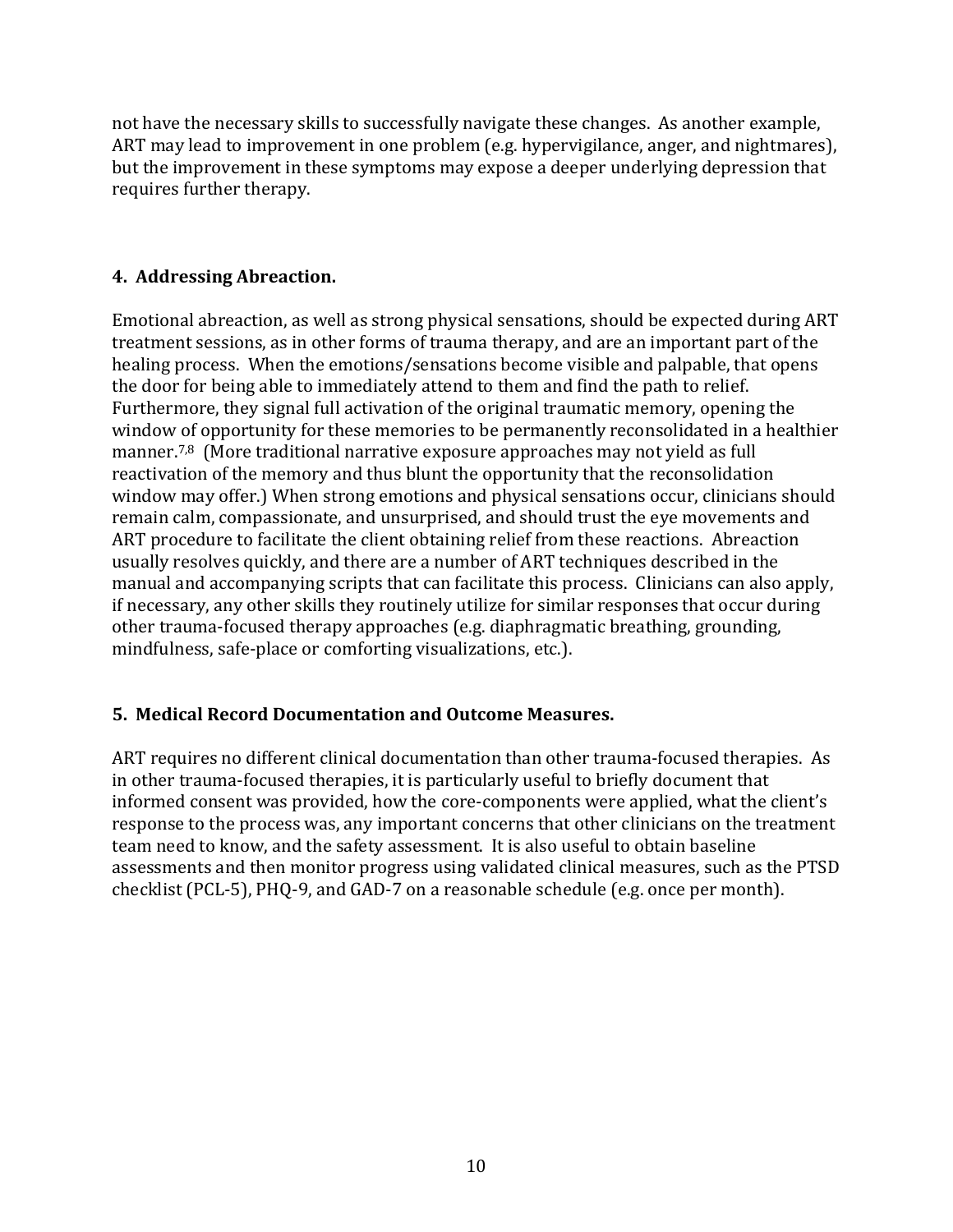## **V. Recommended Minimum Clinical Requirements for Administering ART in Military Treatment Facilities:**

a. Licensed to practice independently as a mental health professional.

b. Experience treating PTSD and working with trauma populations, including comfort with addressing high emotional states / abreactions resulting from processing traumatic memories.

c. Experience administering one or more established A-level exposure-based or cognitive-behavioral psychotherapy (e.g., CBT, PE, CPT, EMDR, NET, etc.)

d. Has certificate of completion of the 3-day course in the basic ART protocol from Rosenzweig Center for Rapid Recovery (RCRR). (While the basic ART protocol is suitable for PTSD and a number of other conditions, more advanced ART techniques are available and require additional training through RCRR.)

In the case of a trainee, the minimum requirements should be that the trainee has completed the 3-day RCRR basic ART course and that the trainee's supervisor meets all of above requirements.